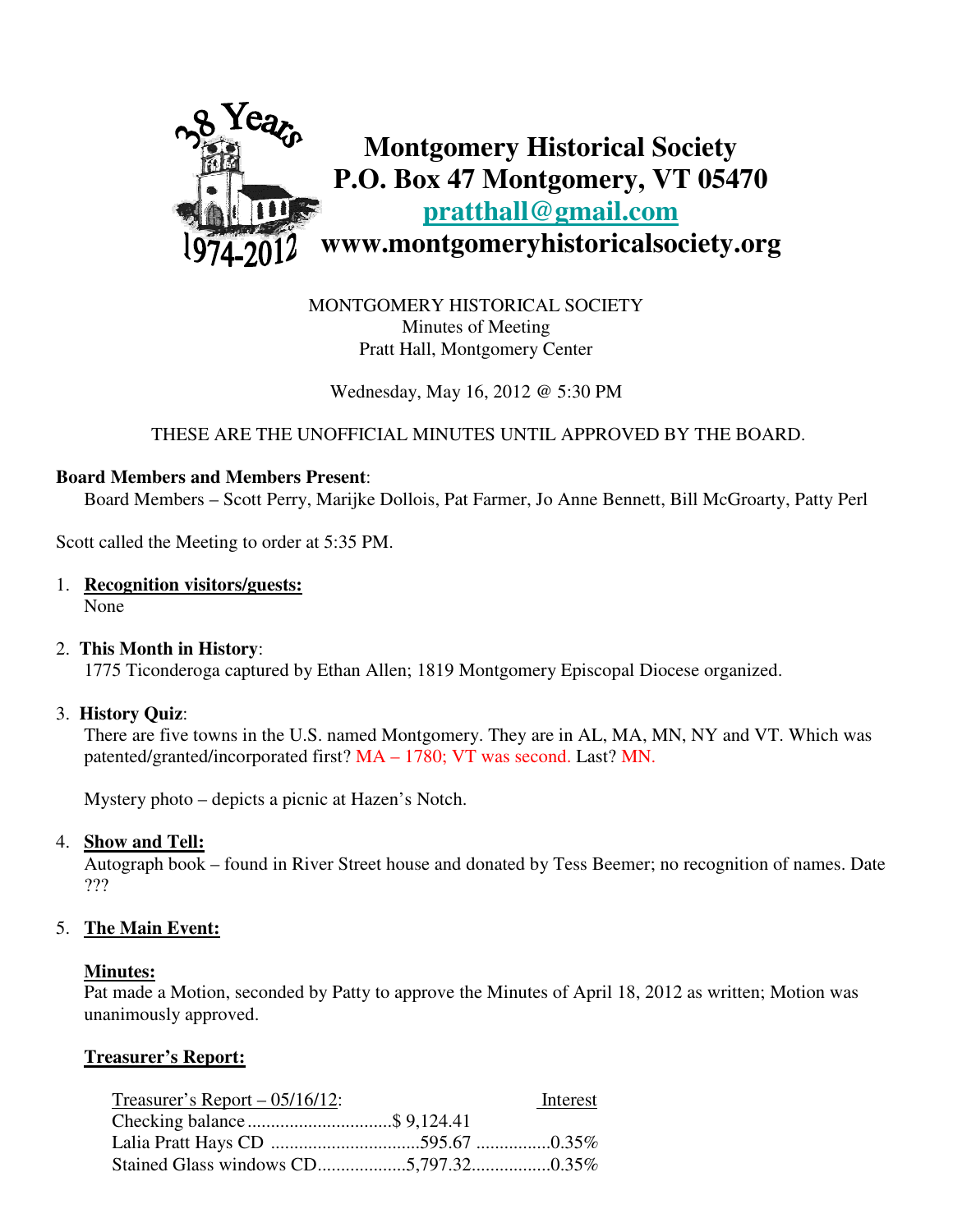Michael Domina Print S/A.......................708.09.................0.05% Savings Account – West Wall ...........\$ 4,525.73.................0.05%

76 Affinity members 2011-2012; estimated amount inbound \$9,648.11.

Marijke made a Motion, seconded by Patty to approve the Treasurer's Report of May 16, 2012 as presented; Motion was unanimously approved.

The Affinity Luncheon will take place on June  $13<sup>th</sup>$  at 12:00 PM at the Black Lantern.

# **Membership:**

Marijke reported 142 members have renewed for a total of \$6,975.00.

## **Old business:**

- A. Town History Book update the 1991 issue was prepared on digital tape. Corrections, photographs, and tables can be added. Jo Anne has prepared a third draft for review.
- B. History Expo A schedule was set up for attendance: Saturday, June  $16^{th}$  – Scott and Pat to set up and take first shift Saturday, June  $16<sup>th</sup>$  – Marijke and Noela second shift Sunday, June  $17<sup>th</sup>$  – Elsie, Parma and Sue all day and will take down exhibit

 Seth Goodspeed was in the Civil War; not Salva, who was in the militia. The Grandlist and tax rate did not change much during the war years.

- C. Review events list see updated list attached
- D. Concerts no further information
- E. Regional Societies Meeting in Enosburg Scott and Pat will attend
- F. Exterior painting Ted Bruckner will start the work in July.
- G. CEA BYOB Policy Discussion the rental policy of Pratt Hall states no serving and consumption of alcohol is allowed. The use of Pratt Hall by the CEA is a sort of rental, with fee waived. It was realized that the CEA attendance was a minimal risk. Bill made a Motion, seconded by Patty that we should deny exception to allow BYOB at CEA events. Motion was defeated by a 4-2 vote. Majority felt we should discuss again with more Board members present.
- H. Website feedback comments were positive, most of the problems have been fixed; a page for Business Partners has been added.
- I. Radar scope:
	- 1) Teaching American History Grant
	- 2) Domina print fundraiser update
	- 3) Old maps project…..making progress
	- 4) Grant writing Western Wall
	- 5) Ave Leslie Presentation TBD
- 6) Speakers: Tortolano May  $17<sup>th</sup>$ 
	- 7) Beers Atlas and large County Map acquisition no further action
- 6. **New business:**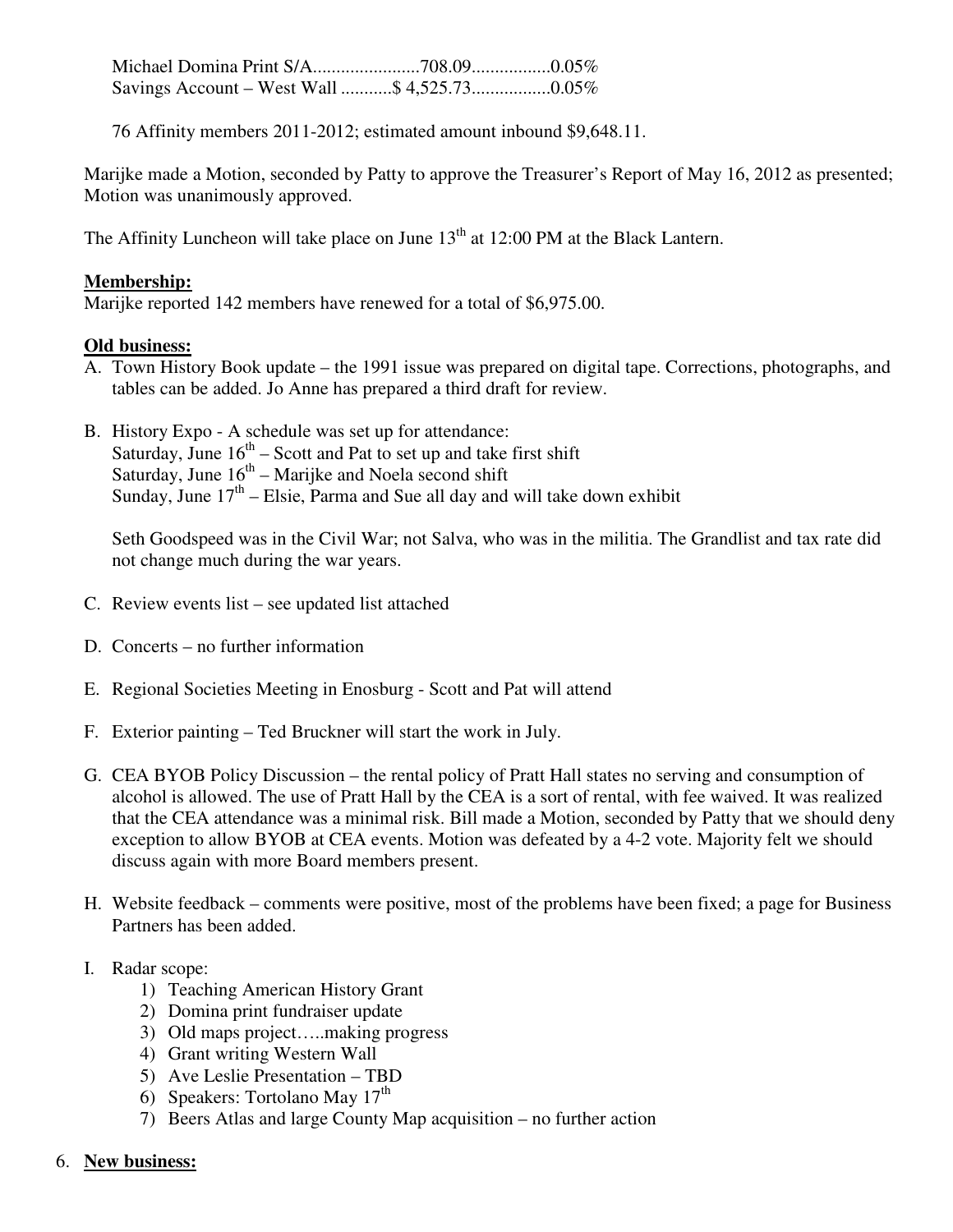- 1) Pratt Hall upper ramp tweak; lower ramp construction a work schedule will be set up.
- 2) MACA website Scott informed the Board that MACA copied information and pictures from the MHS website and covered bridges brochure without prior permission. Scott asked them to make changes but MACA refused to make them all and offered to remove the content in question which is what Scott recommended. The Board concurred,.
- 3) Business web page see H above.

#### 7. **Adjourn:**

Pat made a Motion, seconded by Jo Anne to adjourn at 6:40 P.M. Said Motion passed unanimously.

Respectfully submitted, Marijke M. Dollois

# **MHS 2012 Dates As of: 5/16/12**

## Board of Directors Meet the Third Wednesday of each month at Pratt Hall (April-October) or the Montgomery Public Service Building

- May 17<sup>th</sup>, Thursday, 7:30 p.m., Speaker, Dr. William Tortalano on the Canadian Group of 7 Landscape Painting Movement, Pratt Hall.
- May  $18<sup>th</sup>$ , Friday, 6:00 p.m. CEA presentation
- May 23rd, Wednesday, Noon, Regional Societies Lunch and Networking.
- May 28<sup>th</sup>, Monday, 10:00 a.m. Annual Memorial Day Commemoration, Hill West Cemetery
- June 8<sup>th</sup> –Preservation Trust of VT, Meeting/Awards, Wilmington, VT
- June 13<sup>th</sup>, Wednesday, Noon, TD Bank Affinity Awards Luncheon, Black Lantern & Pratt Hall
- June  $16<sup>th</sup>$   $17<sup>th</sup>$ , Saturday and Sunday, VT History Expo at Tunbridge, VT
- June 29<sup>th</sup>, Friday, 6:00 p.m. MHS Annual Meeting
- July  $7<sup>th</sup>$ , Saturday, 8:00 p.m., Concerts By The Common #1, Pratt Hall
- July 20<sup>th</sup>, Friday, CEA
- August 11<sup>th</sup>, Saturday, 9-12:00 Trinkets and Treasures Prep.
- August 11<sup>th</sup>, Saturday, 8:00 p.m., Concerts By The Common #2, Pratt Hall
- August 18<sup>th</sup>, Saturday, 9-12:00 Trinkets and Treasures Prep.
- August 24<sup>th</sup>, Friday, 6:00 p.m. Member Appreciation and Art Show Reception, Pratt Hall
- August 25<sup>th</sup>, Saturday, 9:00 a.m. Art Show and Sale, Pratt Hall
- August  $25<sup>th</sup>$ , Saturday, 9:00 a.m. History Trinkets & Treasures Sale, Pratt Hall yard
- September  $8<sup>th</sup>$ , Saturday, Dennis/Crowley wedding